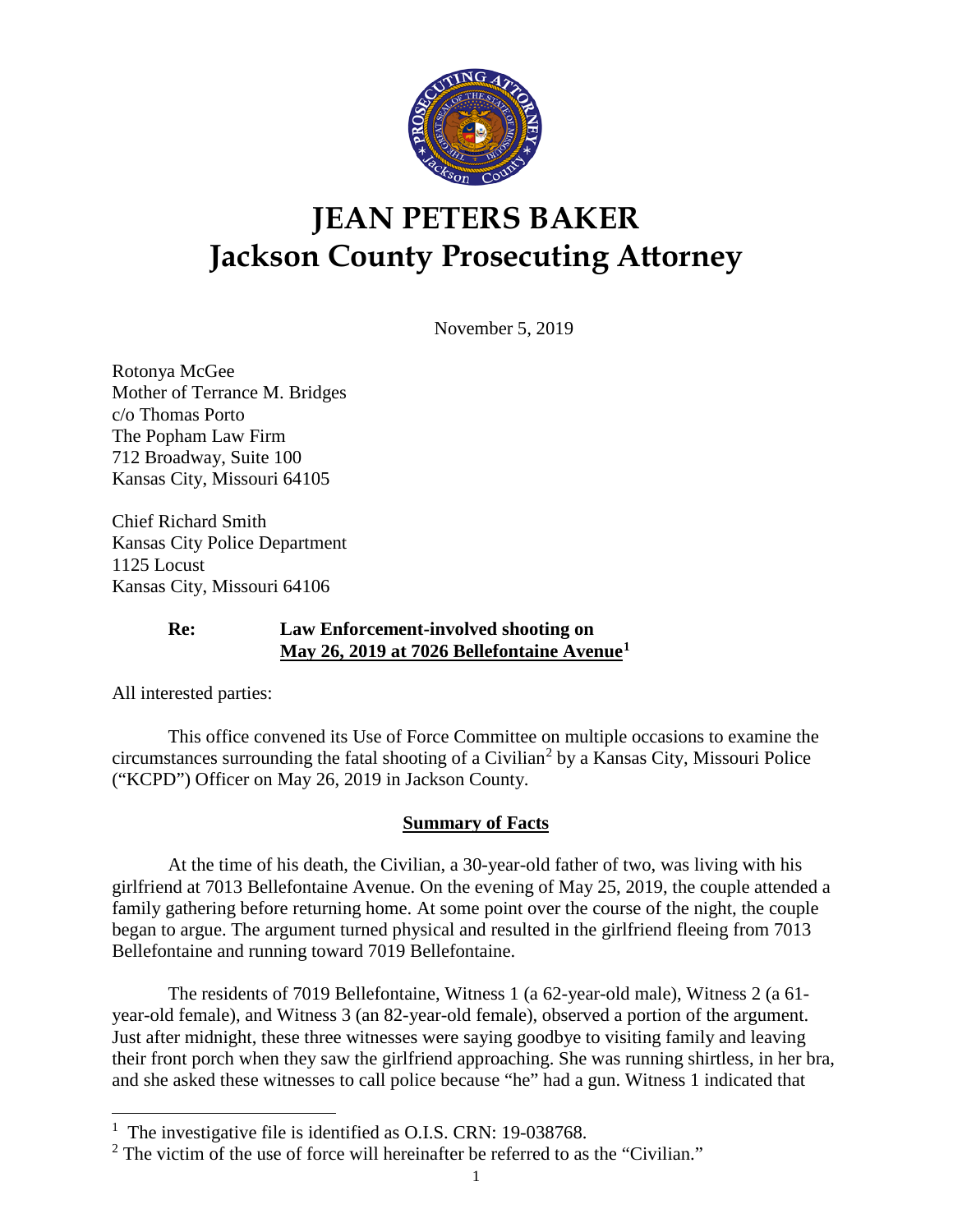they would call the police but did not allow the girlfriend into his home. At this time, Witness 2 called the police and reported that the girlfriend said the person chasing her, i.e. the Civilian, was armed. Witness 1 then told Witness 2 and Witness 3 to go inside the home. As he did so, Witness 1 observed the girlfriend run alongside his driveway and he observed the Civilian running toward his home. Witness 1 closed the door and a short time later, Witness 1 reported a loud knocking on his door. He approached the door from the inside and, as he did so, the door began to be kicked in and was coming off the hinges. As the door began to open, Witness 1 observed the Civilian with his hands in the front pocket of his hooded sweatshirt. Fearing that the Civilian was armed, Witness 1 yelled to Witness 2 and Witness 3 to get back and he pushed the Civilian out of his home while tackling him onto the front lawn. As this was happening, Witness 2 called 911 a second time. After a physical struggle, Witness 1 believed that the Civilian was giving up, so Witness 1 stopped fighting. As that happened, according to Witness 1, the Civilian began to strike Witness 1 multiple times. Witness 1 ended up on the ground and reported that as the Civilian stopped striking him, the Civilian said, "[s]tay out of my business." At that time, the Civilian left the front of 7019 Bellefontaine and Witness 1 returned inside of 7019 Bellefontaine.

It was raining in the early morning hours of May 26, 2019. At that time, the Officer involved in this shooting was working as a single person unit in a marked KCPD vehicle. At 12:24 a.m., he responded to a disturbance with an armed party at 7010 Cleveland. The Officer was joined by Police Officer 1 and Police Officer 2 in a separate KCPD vehicle. Upon arriving at that call, these officers were unable to identify or locate the person suspected of causing that disturbance. A short time later, at 12:35 a.m., a radio call was received stating that there was a disturbance with a weapon at 7015 Bellefontaine Avenue. This 911 call was made by Witness 2.<sup>[3](#page-1-0)</sup> Because of the nature of these two calls, the lack of an identified suspect at 7010 Cleveland, and the short distance between 7010 Cleveland and 7015 Bellefontaine, $4$  the three officers believed that the calls were related. Below is Google map showing the brief distance between the two addresses.



<sup>&</sup>lt;sup>3</sup> It appears that Witness 2 mistakenly reported 7015 Bellefontaine rather the girlfriend's home which was 7013 Bellefontaine. 7015 Bellefontaine is the only house in between 7019 and 7013 Bellefontaine.

<span id="page-1-1"></span><span id="page-1-0"></span><sup>&</sup>lt;sup>4</sup> The distance between these two addresses is less than 1 mile.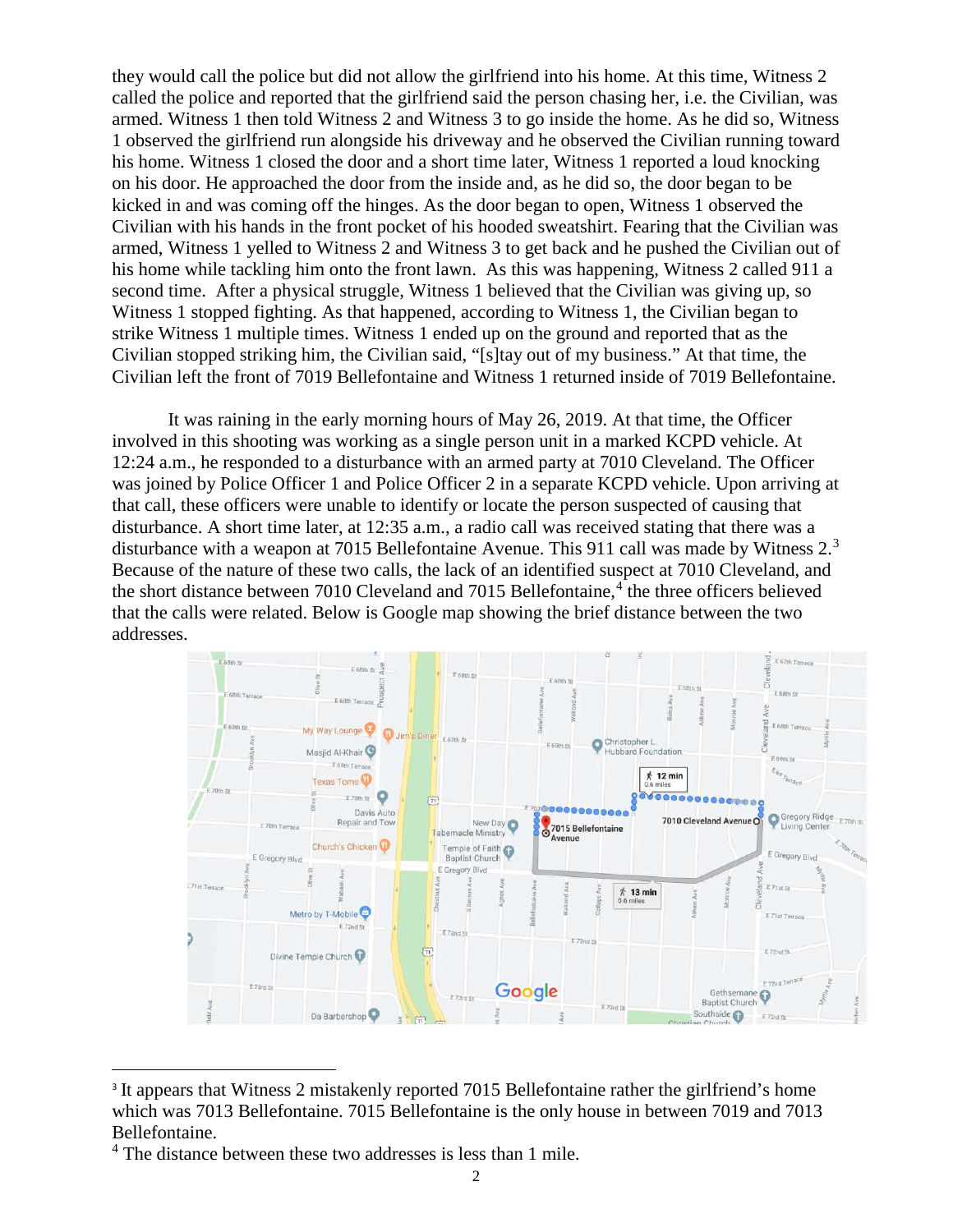As such, they left 7010 Cleveland to respond to 701[5](#page-2-0) Bellefontaine.<sup>5</sup> While en route, the three officers received an update that there was an additional incident at 7019 Bellefontaine. The caller for this incident told dispatch that she was the same caller who had just called 911 concerning 7015 Bellefontaine.<sup>[6](#page-2-1)</sup> The nature of this call indicated to the officers approaching Bellefontaine that there had been a potential home invasion, kidnapping, and an assault involving a man and that the caller had information that the man was armed. This call was also made by Witness 2.

Upon arriving on Bellefontaine around 12:38 a.m., the Officer parked his patrol vehicle behind a truck on the west side of the street. The dash camera shows that the street was dark and wet from the light rain. The microphone also shows that the street was quiet but for the voices of the involved individuals. Police Officer 1 and Police Officer 2 parked their vehicles behind the Officer. Thereafter, the three officers exited their vehicles to conduct an area canvas for the subject of the calls. Shortly after doing so, the three officers encountered the girlfriend. The Officer reported that, upon seeing her, the girlfriend dropped a folding knife, which he picked up and put into his pocket. The conversation between the officers and the girlfriend is recorded on the Officer's microphone. In this conversation, the girlfriend appears to be distraught and under stress. Her voice is raised and she appears to be out of breath and/or crying. The girlfriend told the three officers that she was beaten and robbed of her car and money. She gave the officers a vague description of the vehicle and told the officers that the Civilian was headed to a bus station at 11th and Troost Avenue. When asked if she thought the Civilian would return to Bellefontaine, the girlfriend indicated that she believed he was headed to the bus station. Upon hearing this information, Police Officer 1 and Police Officer 2 left Bellefontaine for the bus station. The Officer stayed behind with the girlfriend and radio in the report of an armed carjacking.

In his formal statement, the Officer indicated that he went into 7013 Bellefontaine and shut off the lights in the front porch of the house as he talked to the girlfriend. According to him, he did so to prevent anyone on the street from seeing inside the home while allowing him to view people on the street. The Officer's microphone and dash camera footage captured portions of what happened next. At approximately, 12:41 a.m., the Officer is heard asking the girlfriend if she wanted him to call an ambulance. She replied that she wanted her car and wanted him, presumably the Civilian, to go to jail. To which the Officer replied, "we'll get him. [d]on't worry." As this exchange happened, the Officer's vehicle dash camera, parked on the opposite side of the street from the girlfriend's home, captured the Civilian walking in the middle of the street past the front of 7013 Bellefontaine and the Officer's KCPD vehicle. Shortly thereafter, the Officer is heard asking the girlfriend, "Is this him right here?" The girlfriend then yelled in confirmation to the Officer that the man in the street was in fact the Civilian and she yelled to the Officer, "[t]hat's him right there. Go get him." The Officer responded to the girlfriend by asking, "that's him that pulled the g…"[7](#page-2-2) To which the girlfriend replied by yelling, "yeah."

The Officer left the porch at 12:42:32 a.m. and ran toward the Civilian. As he left the front porch area of 7013 Bellefontaine, he contacted Police Officer 1 and said that that they should come back since the Civilian was "outside." Additionally, the Officer illuminated the flash light feature on his hand gun and began to radio that the Civilian was running west bound

<span id="page-2-0"></span><sup>&</sup>lt;sup>5</sup> It would later be determined that 7010 Cleveland incident was not associated with any of the incidents on Bellefontaine.

<span id="page-2-1"></span><sup>6</sup> This is the second 911 call made

<span id="page-2-2"></span> $<sup>7</sup>$  In the recording, the Officer did not complete saying what appeared to be the beginning of the</sup> word "gun." Rather, as he began saying the word, the girlfriend responded.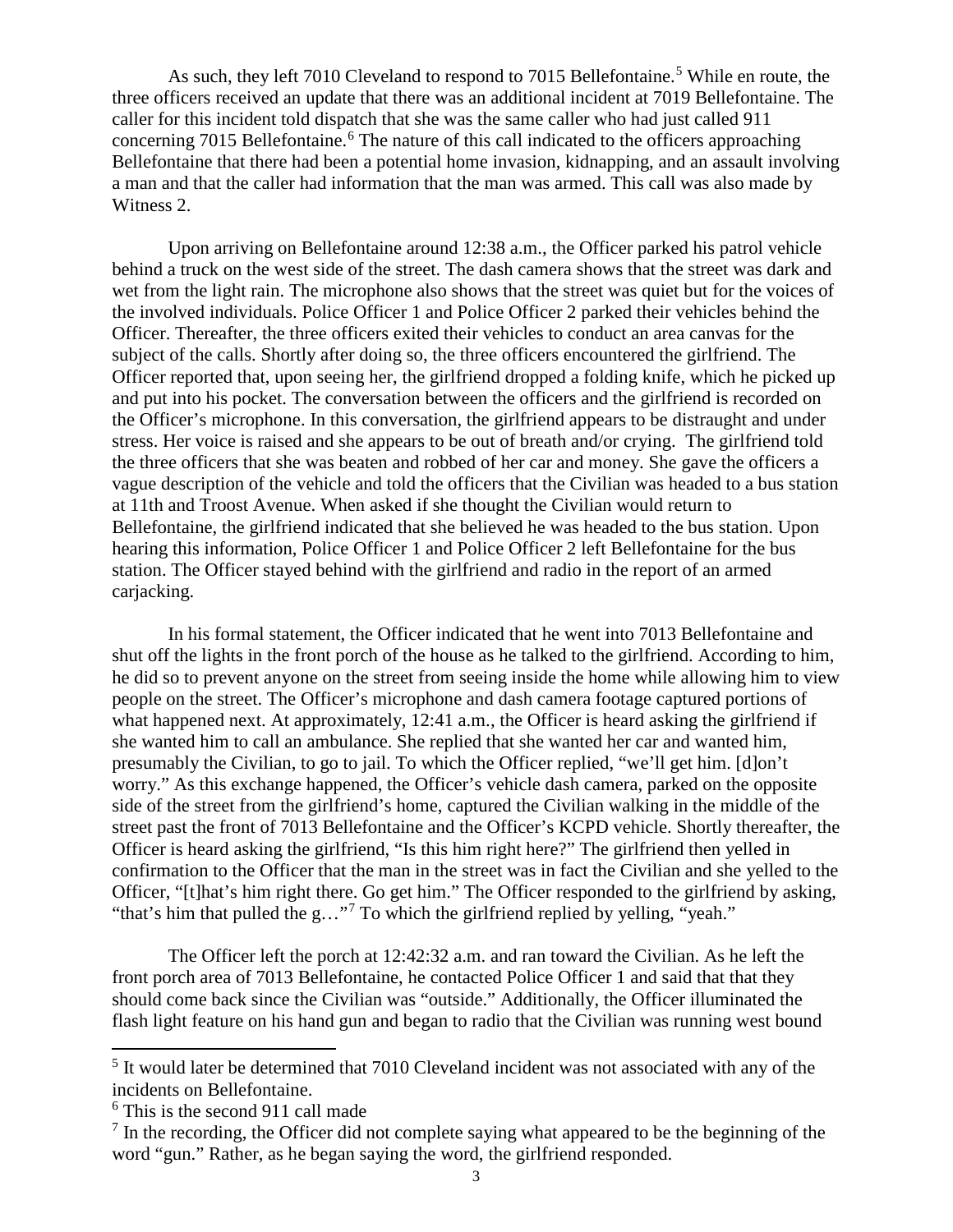in between the houses. While in pursuit, the Officer made his way up a slight slope in between 7026 Bellefontaine and 7024 Bellefontaine which is approximately 160 feet from 7013 Bellefontaine.



Below is a Google map showing houses identified in this incident:

The area between 7026 and 7024 is of particular significance in this case. A tall hedge, approximately 20 feet in length and approximately 5 feet in height, separates the front lawns of these two properties. The western edge of the hedge leads to the backyard space between the two properties. The below photograph shows the front of 7026 Bellefontaine, including the minor slope that the Officer climbed and the hedge that separates the front yards of 7026 Bellefontaine and 7024 Bellefontaine.

In his formal statement, the Officer said that, upon arriving to the space between 7024 Bellefontaine and 7026 Bellefontaine, he slowed his pace to observe what was in front of him. He then stated:

[a]s I'm going and I have to radio where the perimeter's gonna be. So as I get to the edge of the hedge I slow my pace a little bit and I'm able to see in front of me. And both, both backyards are gated off so I knew there was no way he could of gone straight even though he had a…he had about a five second head start. So I knew he took a right around the hedge which then at that point I'm thinking he's gonna run back to the victim's house with a gun and I just took her only way of defending herself which was her knife that she came out of the house with and its in my pocket. So, at that time, in my mind I know he's gonna be running back across the street towards her. So, as I'm getting closer to the edge of the hedge I'm slowing down so I can make the turn and as I turned the corner, I'm using the light on my gun to clear around the corner and the suspect that she pointed out was standing at the edge of the hedge waiting for me with his hands in his front hoodie pocket and he takes a few steps towards me. As I'm backing up, we're about two feet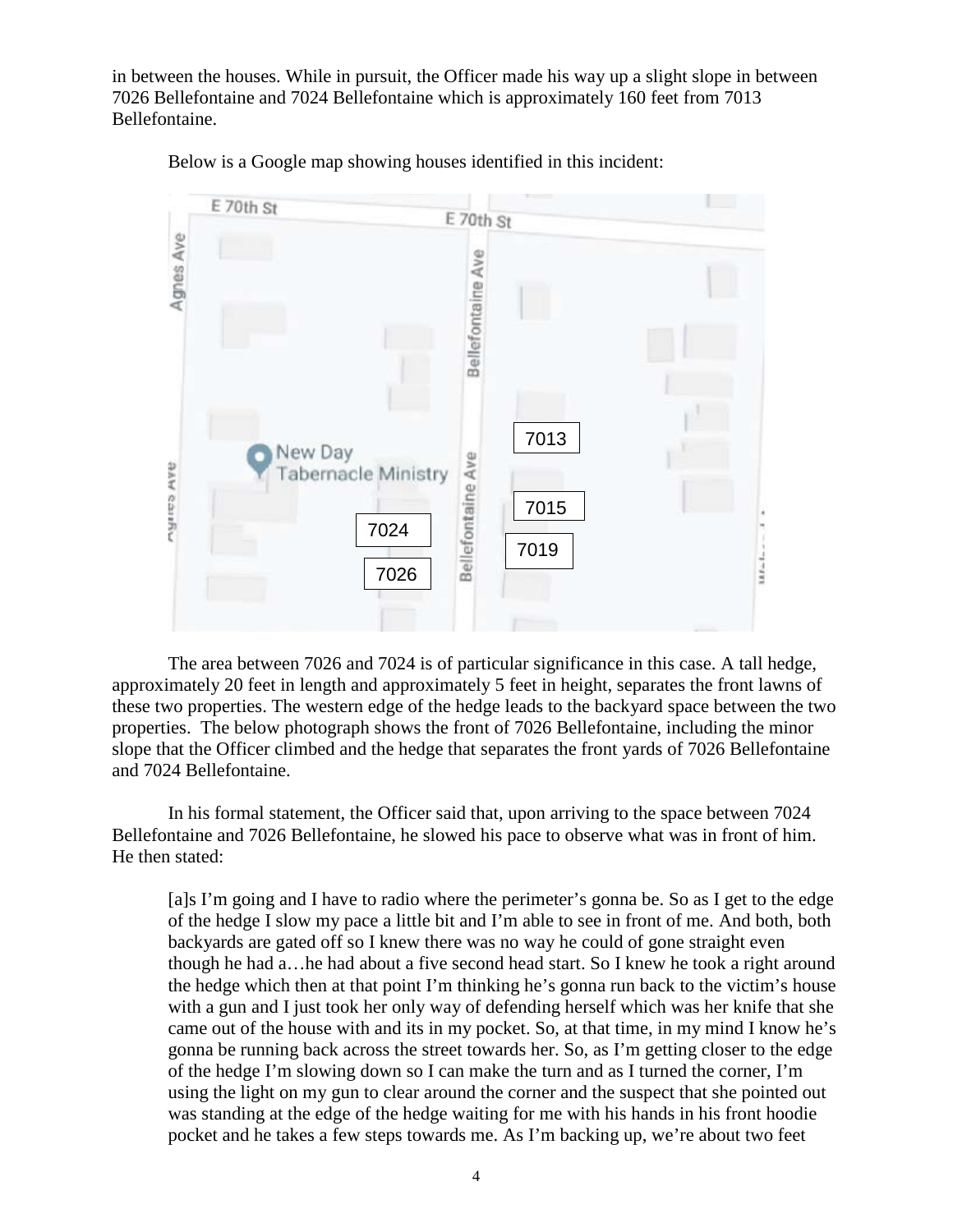from each other and he pulls his hands out of his hoodie pocket and towards me and I was…I was scared. I thought he had a gun. The way he brought his hands up out of his hoodie pocket it was like he was presenting a gun up towards me so I shot him.

The single shot fired by the Officer was recorded on his microphone and dash camera at 12:42:49 a.m. or 16-17 seconds after the Officer left 7013 Bellefontaine. From the time he left 7013 Bellefontaine to the time of the shooting, there is no conversation between the Officer and the Civilian and there are no commands given by the Officer.

Based on the Officer's statement, the shooting occurred at the most western part of the hedge, identified by the arrow inserted to the below picture.<sup>[8](#page-4-0)</sup>



There is no video depicting the moment the shot was fired. According to the file, Witness 1, Witness 2, Witness 3 and the girlfriend all reported that they did not visually witness the shooting. Witness 4 was inside the front room of 7026 Bellefontaine at the time of the shooting, but he did not visually witness the shooting. Thus, the only witnesses to this shooting were the Officer and the Civilian. Moreover, the dash camera, which was recording was parked some distance away. Thus, there is no video of the Officer's and Civilian's actions in the seconds leading up to the shooting or at the time of the shooting.

Nonetheless, in the moments immediately following the sound of the single gunshot, the Officer's microphone recorded the following exchange between the Officer and the Civilian:

| The Officer: Show me your hands.        |
|-----------------------------------------|
| The Civilian: I ain't got nothing.      |
| The Officer: Get on the ground.         |
| The Civilian: You shot me.              |
| The Officer: Why'd you attack me, dude? |
| The Civilian: I didn't attack you.      |

<span id="page-4-0"></span><sup>&</sup>lt;sup>8</sup> The small cone in this picture indicates the location of the recovered shell casing. The Civilian's personal property and, presumably, his blood were located on an area of grass between the house and grass in this picture. Also, the front lights to 7026 Bellefontaine are on in this picture taken after the shooting. Those lights were not on at the time of the shooting.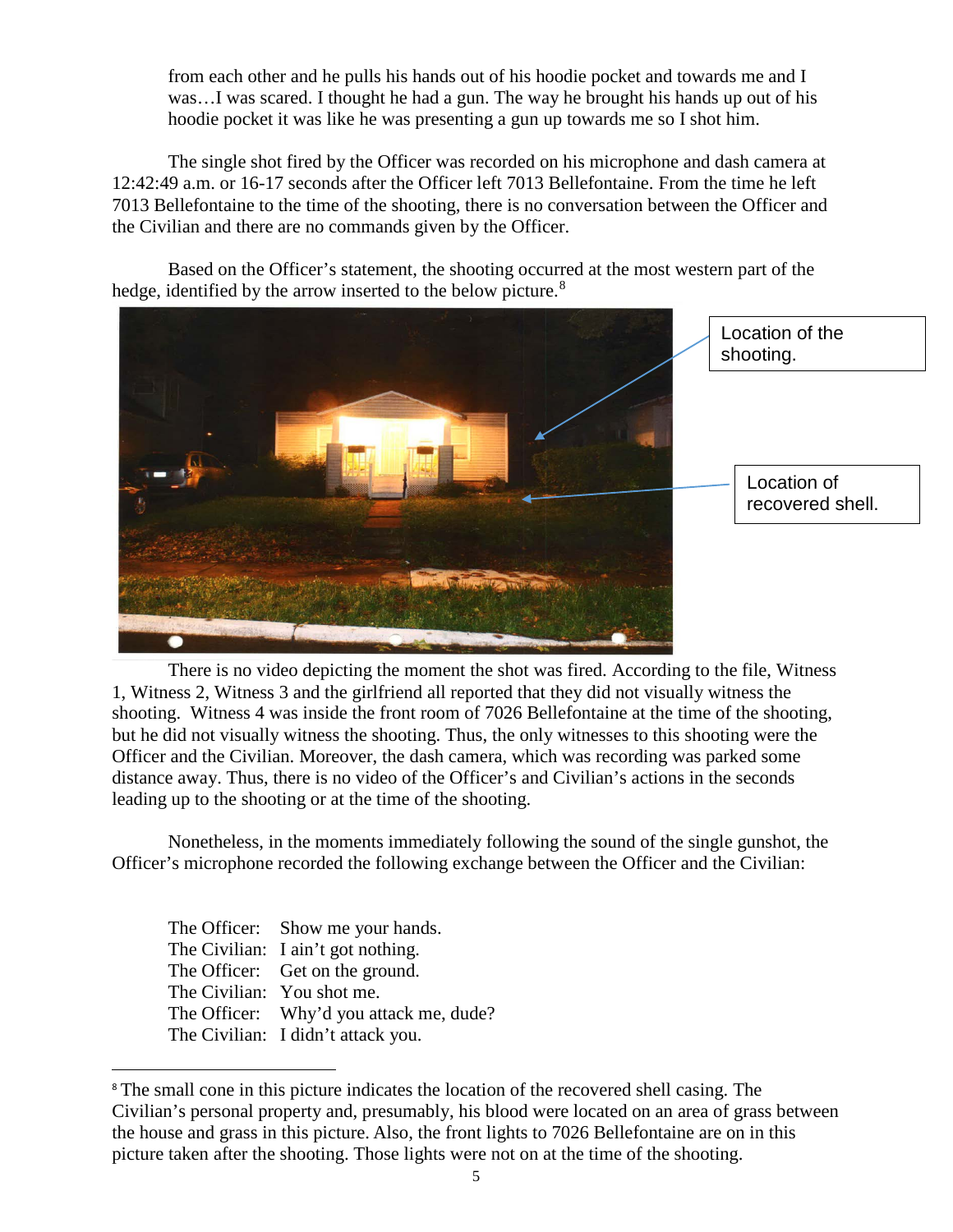During his formal interview, the Officer said that he was given an opportunity to review his dash camera footage which included the above exchange. He confirmed during that interview that he did not give the Civilian any commands during the brief foot chase and stated that he did not give commands because of the distance and because he was giving out instructions on a potential perimeter. Further, when he was asked to explain what he meant by "attack," the Officer noted, "I said, 'why did you attack me?' Out of…I mean, I don't know, I wasn't looking for an answer, I guess. It was just instinct."

In the moments after the shooting, the girlfriend, Police Officer 1, Police Officer 2 and medical personnel arrived at the scene. The Civilian was treated for a single gunshot wound to the front chest by police at the scene and then by medical personnel. The Medical Examiner ruled the Civilian's death a homicide. The bullet entered the Civilian's chest just above his left nipple. The bullet traveled left to right and downward through the Civilian's body where it came to rest at the base of his spine. There was no evidence to indicate the distance from which the Civilian was shot. Lastly, despite the resuscitative efforts, the Civilian ultimately passed away at Research Hospital later that morning.

At the time he was shot, the Civilian did not have a weapon. Likewise, no gun was recovered in the area of 7026 Bellefontaine, 7024 Bellefontaine, 7019 Bellefontaine, or 7013 Bellefontaine.

#### **Applicable Law**

Any examination of use of force by a law enforcement officer in the State of Missouri must analyze the applicability of the legal defense set forth in Section 563.046, RSMo. Under Missouri law, the use of force, even deadly force, by a law enforcement officer in making an arrest or in preventing an escape is legal in some circumstances.<sup>[9](#page-5-0)</sup> First, the officer must have a reasonable belief that the person being arrested has committed or is committing a crime.<sup>[10](#page-5-1)</sup> Second, if an officer determines that force is necessary to effect an arrest, the officer can only use a level of force that is reasonably necessary to effect the arrest or prevent the escape.<sup>[11](#page-5-2)</sup> Moreover, the law does not require that an officer retreat or desist from his/her efforts because of resistance or threatened resistance by the person being arrested.

When it comes to the use of deadly force, there are specific rules that apply. In Missouri, a law enforcement officer can use force that the officer knows will create a substantial risk of causing death or serious physical injury only when the officer reasonably believes that the person being arrested is attempting to escape by using a deadly weapon or when the person being arrested may endanger life or inflict serious physical injury unless arrested without further delay.<sup>[12](#page-5-3)</sup> Even then, an officer can use this heightened level of force only when he reasonably believes that the use of such force is immediately necessary to effect the arrest or prevent the escape. $13$ 

- <span id="page-5-3"></span><sup>12</sup> Id*.*
- <span id="page-5-4"></span><sup>13</sup> Id*.*

<span id="page-5-0"></span><sup>9</sup> Section 563.046, RSMo, Missouri Approved Instructions ("MAI") 406.14; See Tennessee v. Garner*,* 471 U.S.1 (1985) (holding that deadly force may be used to prevent escape where probable cause exists that shows that the subject sought poses a significant threat of death or serious physical injury to the officer or others).

<span id="page-5-1"></span> $^{10}$  Id.

<span id="page-5-2"></span> $11$  Id.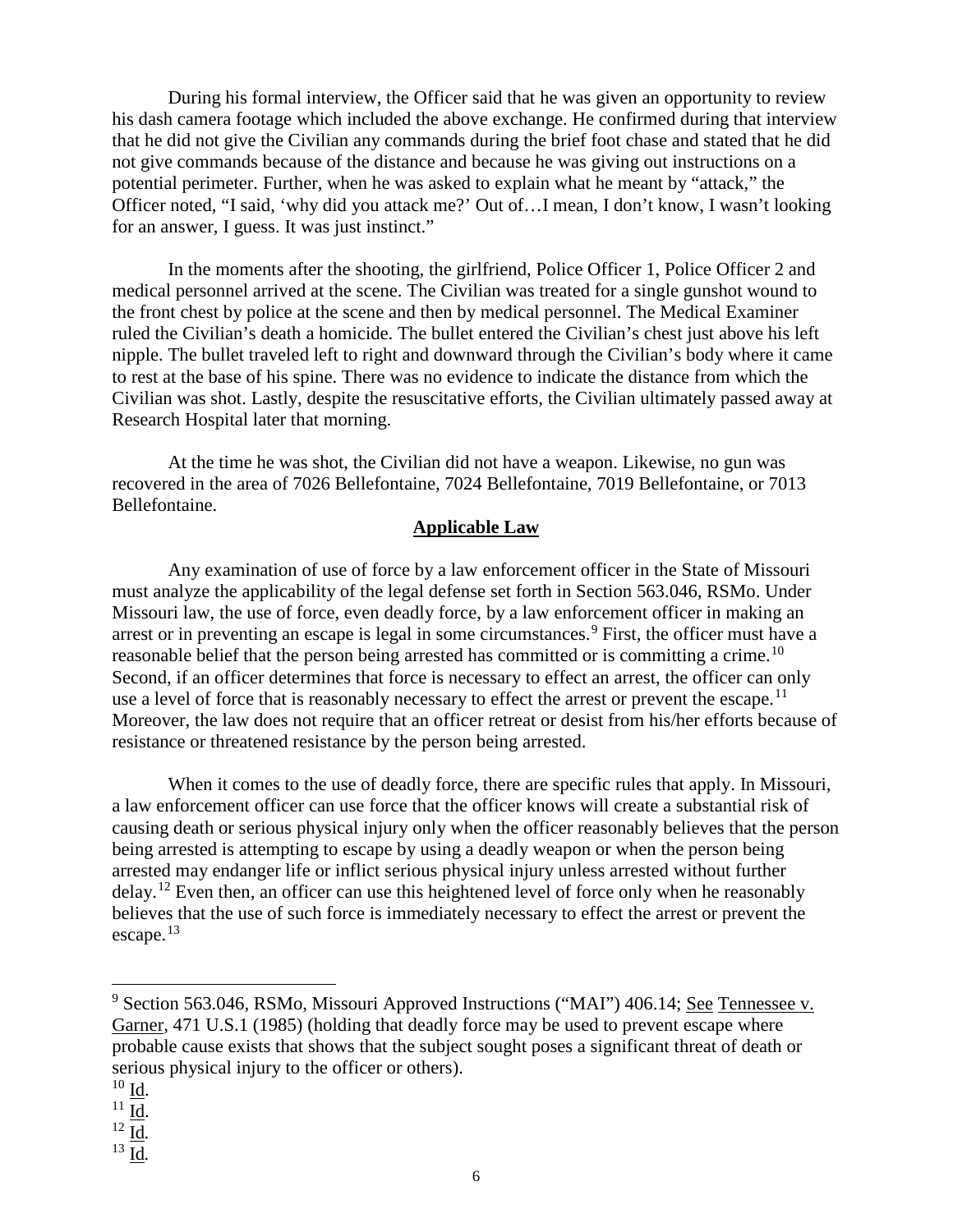In the context of use of force, the term "reasonable belief" is specifically defined as a belief based on reasonable grounds that could lead a reasonable person in the same situation to the same belief. [14](#page-6-0)

This standard is based upon the holding in Graham v. Connor. In Graham, the Court articulated specifics that must be considered in determining the constitutionality of an officer's use of force and held that an officer is entitled to use deadly force when a review of the circumstances confronting that officer show that his actions were objectively reasonable. [15](#page-6-1) The Court held that a proper analysis of the reasonableness of the force used must examine the totality of the circumstances, including the paying of careful attention to facts and circumstances involved from the perspective of officer on the scene not through the lens of  $20/20$  hindsight.<sup>[16](#page-6-2)</sup> The Court instructed that this analysis must allow for the split-second decisions that often occur in these tense, uncertain, and rapidly evolving situations. The Court held that any analysis of the circumstances and facts must include a discussion of: (i) the severity of the crime at issue, (ii) whether the victim of the force posed an immediate threat to the safety of the officer or others, and (iii) whether the victim is actively resisting or attempting to evade arrest by flight.<sup>17</sup>

In multiple cases since then, the Court has made clear that whether the use of force – including the use of deadly force – is excessive is a fact-specific question that requires considering whether the use of force was unreasonable in light of the events as viewed from the perspective of the officer.[18](#page-6-4)

This standard does not depend upon whether the belief turned out to be true or false.<sup>[19](#page-6-5)</sup> And Missouri law goes further: an officer has no legal duty to "retreat or desist" from his efforts because of resistance or threatened resistance by the person being arrested.<sup>[20](#page-6-6)</sup>

As such, in this matter, the Officer was not entitled to shoot at the Civilian *unless* he reasonably believed *either* that (1) the Civilian may have inflicted serious physical injury unless arrested without delay; *or* (2) the Civilian was attempting to escape by use of a deadly weapon. Even then, the officer was authorized to shoot at the Civilian *only if* he reasonably believed that shooting him was immediately necessary to effect the arrest or prevent the escape.<sup>[21](#page-6-7)</sup>

Finally, we must be guided by the appropriate charging standard which mandates that "[a] prosecutor should seek or file criminal charges only if the prosecutor reasonably believes that the charges are supported by probable cause, that admissible evidence will be sufficient to

<span id="page-6-0"></span><sup>&</sup>lt;sup>14</sup> MAI 406.14. See Garner, 471 U.S. 11-12 (holding that a proper analysis of whether the deadly force used was constitutional must include an examination of the totality of the circumstances, including the payment of careful attention to facts and circumstances involved from the perspective of a reasonable officer on the scene and not through the lens of 20/20 hindsight. This analysis must also allow for the split-second decision that often occur in these tense, uncertain, and rapidly evolving situations)*;* 

<span id="page-6-1"></span><sup>15</sup> 490 U.S. 386, 395 (1989).

<span id="page-6-2"></span><sup>16</sup> Id. at 397.

<span id="page-6-3"></span><sup>17</sup> Id. at 396.

<span id="page-6-4"></span><sup>&</sup>lt;sup>18</sup> See, e.g., Mulenix v. Luna, 136 S. Ct. 305 (2015); Plumhoff v. Rickard, 134 S. Ct. 2012 (2014); Scott v. Harris, 550 U.S. 372 (2007).

<span id="page-6-5"></span><sup>&</sup>lt;sup>19</sup> MAI 406.14

<span id="page-6-6"></span> $20$  MAI 406.14.

<span id="page-6-7"></span> $21$  Id.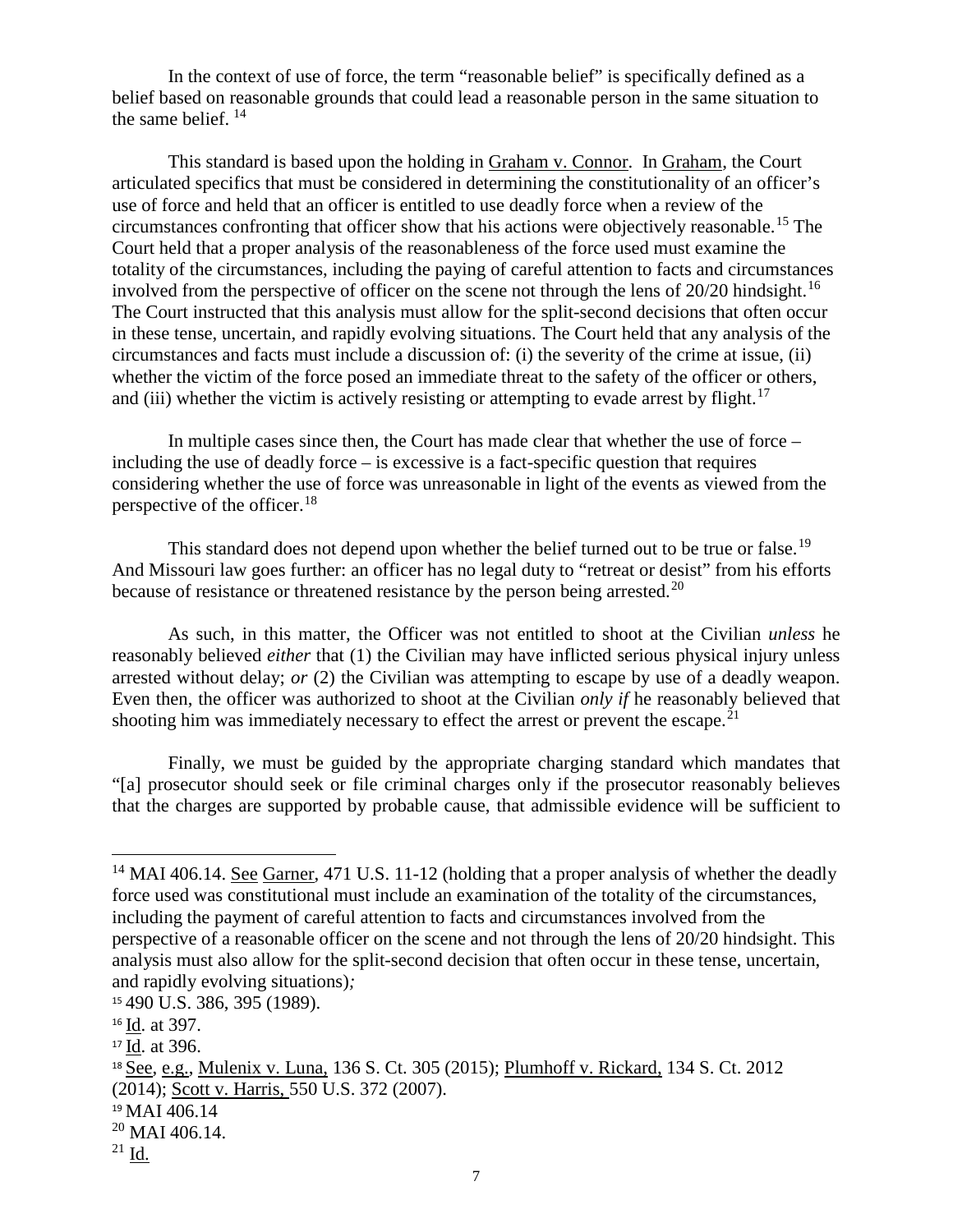support conviction beyond a reasonable doubt, and that the decision to charge is in the interests of justice."<sup>[22](#page-7-0) [23](#page-7-1)</sup>

#### **Analysis and Conclusion**

The Use of Force Committee determined that there are insufficient established facts in this case to support a charge. The investigative file shows that within five minutes of arriving on Bellefontaine concerning a party believed to be armed, the Officer (i) met a person who said the Civilian was armed, i.e. the girlfriend, (ii) observed the Civilian walk past his own home without stopping and past his police vehicle, (iii) began a foot pursuit of the Civilian, and (iv) suddenly encountered the Civilian and fired a shot at the Civilian. Likewise, we now know that the Civilian was not armed at the time he was shot. Finally we know what part of the Civilian's body the bullet struck. That is the extent of the established facts in this case.

Because there are no commands by the Officer and no video indicating that the Civilian knew where the Officer was and/or that the Officer was pursuing him, there is a question as to whether the Civilian was aware of the Officer's actions or efforts or whether the Civilian had any idea where the Officer was immediately prior to coming into contact with him. This raises questions about whether the Officer was reasonable in viewing the Civilian's actions as resisting and, more significantly, threatening. Likewise, given the recorded statements from the Officer and the Civilian in the moments after the shooting, there is also a question as to what, if anything, the Civilian was doing at the time he was shot.<sup>[24](#page-7-2)</sup> This question was further heightened by the Officer's formal statement. In one instance, that statement described the Civilian as coming toward him while taking his hands out of his hooded sweat shirt, while in another instance the Officer stated that when he used the word "attack" out of "instinct" when talking to the Civilian after the shooting.<sup>[25](#page-7-3)</sup>

The Committee, which is made up of veterans lawyers with decades of litigation experience in violent crimes prosecutions, made multiple attempts to seek out information and evidence to resolve these disputes. Within hours of the shooting, I along with another Prosecutor arrived at the scene within hours of the shooting. I, along with another member of the Committee, observed the Officer's formal statement. After that, members of this Committee made multiple visits to the scene and had contact with witnesses in an attempt to determine the

<span id="page-7-0"></span> $\overline{a}$ <sup>22</sup> ABA STANDARDS FOR PROSECUTION FUNCTION  $3-4.3(a)$  (2015); See MO. SUP. CT. R. 4-3.8(a).

<span id="page-7-1"></span><sup>23</sup> In addition to the instruction on use of force by a law enforcement officer, at trial, the Officer would also be entitled to the self-defense instruction applicable to civilians. Similar to the use of force instruction, that instruction allows a person to legally use deadly force to defend themselves from what they reasonably believe to be the use or imminent use of force against them that would cause serious physical injury or death or to stop the commission of a forcible felony. Under this instruction, a person is not required to retreat before restoring to using force to defend themselves. Finally, the term reasonable belief is specifically defined to match the definition found in the use of force instruction. See MAI 406.06.

<span id="page-7-2"></span><sup>24</sup> If this case were charged and had proceeded to trial, it is the belief of the Committee that the statement by the Civilian would be admissible under one or more exceptions to hearsay. MAI 410.22 (Dying Declarations); State v. Taylor, 298 S.W.3d 482, 493 (Mo. banc 2009) (discussing present sense impression); State v. Kemp, 212 S.W.3d 135, 145 (Mo. banc 2007) (discussing excited utterance);

<span id="page-7-3"></span><sup>25</sup> If this case were charged and had proceeded to trial, this statement is potentially admissible under the theory of consciousness of guilt. State v. Eisele, 414 S.W.3d 507, 514 (Mo. App. E.D. 2013).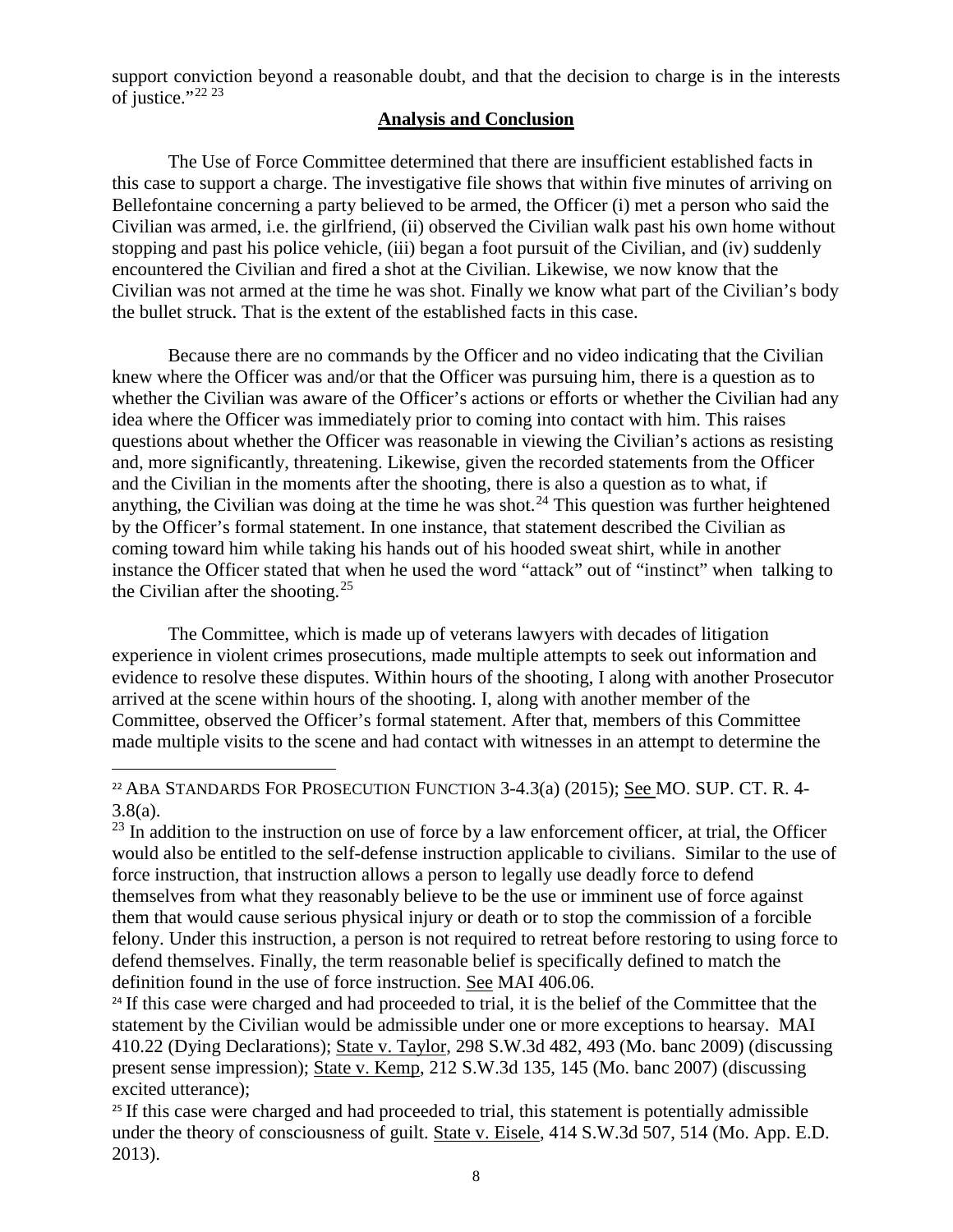terrain, lighting, distance between residences, critical landmarks, and lines of sight for the people involved in this incident. Members of the Committee examined the findings of the medical examiner, including bullet trajectory, in an effort to determine whether there was information which could identify the position of the Civilian's body at the time he was shot. The Committee also requested that investigators conduct a demonstration at a similar time of night and using a similar weapon and flash light scope in an attempt to examine the field of vision available to the Officer at the time of the shooting. The Committee made efforts to enhance and/or enlarge the segments of the dash camera video to determine if any more information could be revealed. Those efforts yielded no results. In addition, this office requested that investigators re-canvass the area for any personal video surveillance from residents that may have captured the shooting or the moments prior to the shooting. Unfortunately, this effort also yielded no results.

As Prosecutors we enjoy a unique and dynamic role in the criminal justice system. It is our responsibility to fairly seek justice for both the victim and the accused. As members of this community, we are sensitive to and instructed by the issues of race, implicit bias and imperfect balances of power. However, we cannot be guided by feelings. Rather, our sworn duty requires us to be faithfully bound to the evidence and law. The Committee met over multiple sessions reviewing this matter and the law.

As noted, the applicable legal standard requires us to determine how the facts reasonably appeared to the Officer at the time of the shooting.<sup>[26](#page-8-0)</sup> Moreover, we understand that the law does not require that a belief be found to be true for it to be reasonable.<sup>[27](#page-8-1)</sup> Nonetheless, as in all criminal reviews this office takes part in, this Committee does not simply accept the statement of involved parties, i.e. suspects, victims, or witnesses. Rather, statements must be placed against other information, i.e. evidence, about an event to determine whether they are credible and thus believable. Here, despite its efforts, the Committee's review could not entirely resolve the critical factual disputes that would allow us to form the factual core of the legal analysis for a charging decision.

In light of this, the Committee concluded that the decision to charge the Officer rested on a determination of the credibility of statements and accounts of the shooting made by the Officer and the Civilian and the weight to be attributed to those statements and accounts in light of all the evidence. To file a criminal complaint based solely on the Civilian's final words would require the Committee to ignore or discount the information provided to the Officer that the Civilian was believed to be armed. Further, the Officer formally stated that the Civilian waited and stepped toward him while raising his hands from the pocket of his hooded sweatshirt. This Office's ethical obligation is to file charges only where there is evidence to support a conviction beyond a reasonable doubt. We now know that the Civilian was not armed at the time of the shooting, but the officer's mistaken belief that he was armed was reasonable given the information provided to him by witnesses.

After hearing the evidence over multiple sessions, including subpoenaed testimony from the Officer and testimony from other witnesses, the State presented the Grand Jurors with proposed charges for Voluntary Manslaughter and Armed Criminal Action. The State also informed the Grand Jurors that the State stood ready to provide different or lesser charges should those be requested by the Grand Jurors during their deliberations. In the end, the Grand Jurors

<span id="page-8-1"></span><span id="page-8-0"></span><sup>&</sup>lt;sup>26</sup> MAI 406.14. It should be noted that this is the same standard that applies in traditional, i.e. civilian and civilian, self-defense. As noted above, both of these defenses would likely apply to this case. MAI 406.06.